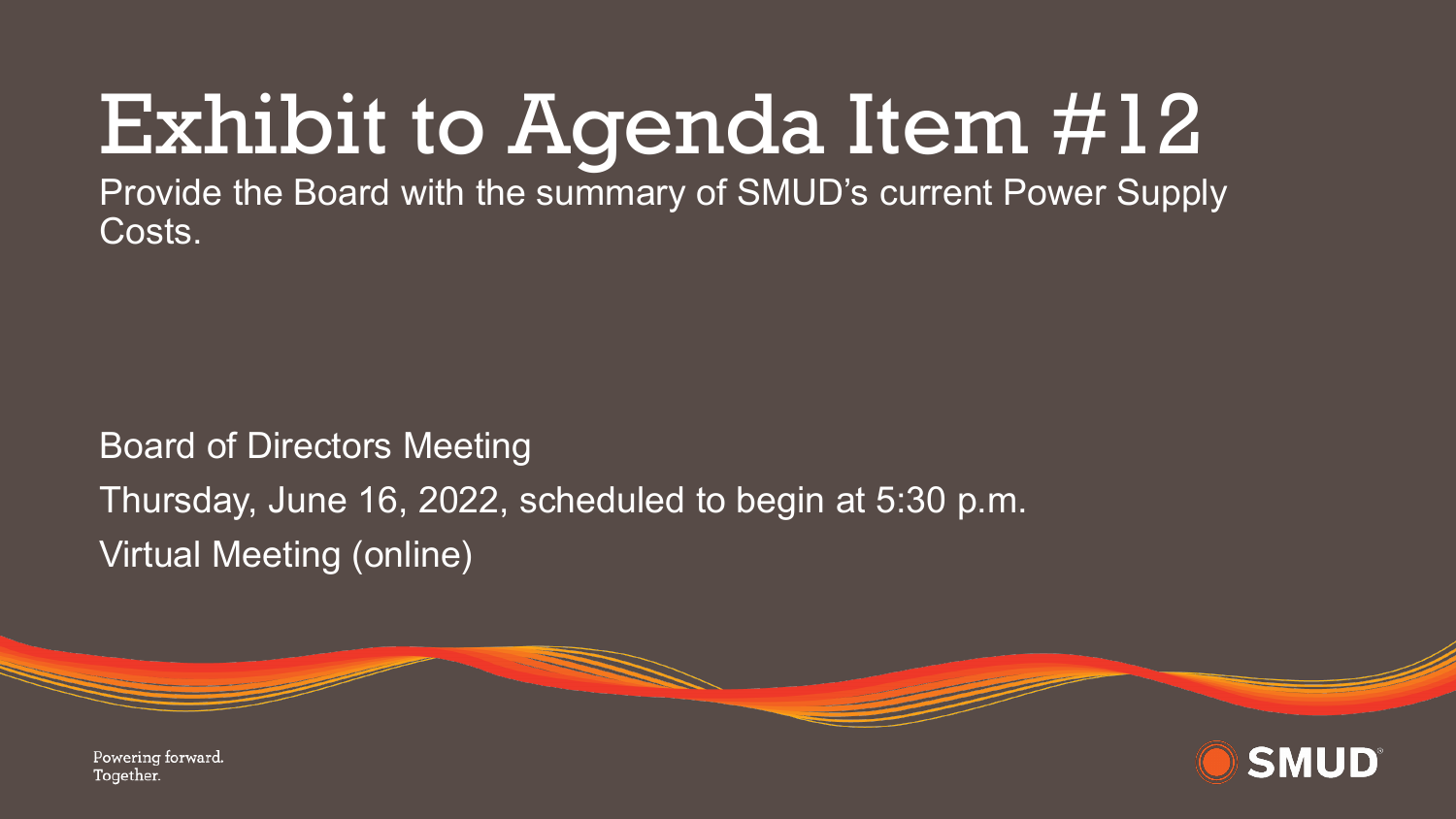## **Precipitation Levels**

through June 2, 2022





for the area is 48.93" which is 88.5% of average to date (55.28") and 85.4% of the entire water year average of 57.32"

**Precipitation** 

*Water year is the 12-month period October 1st through September 30th, of the following year*

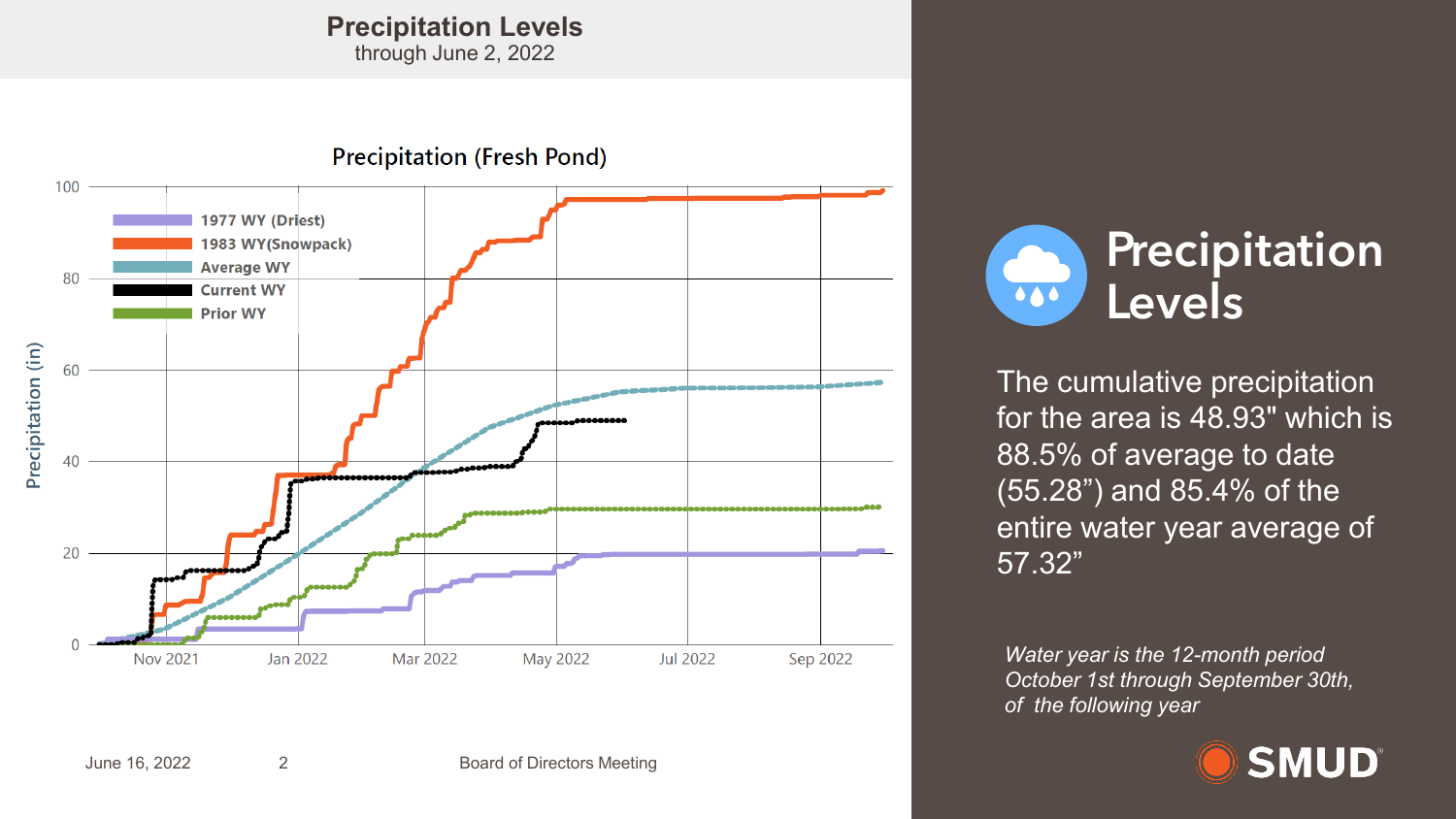## **Snowpack Water Content & SMUD Storage Reservoir Contents**

through June 2, 2022





The snowpack is 5.3% of average at selected snow sensors

The SMUD storage reservoirs are at 96% of full capacity